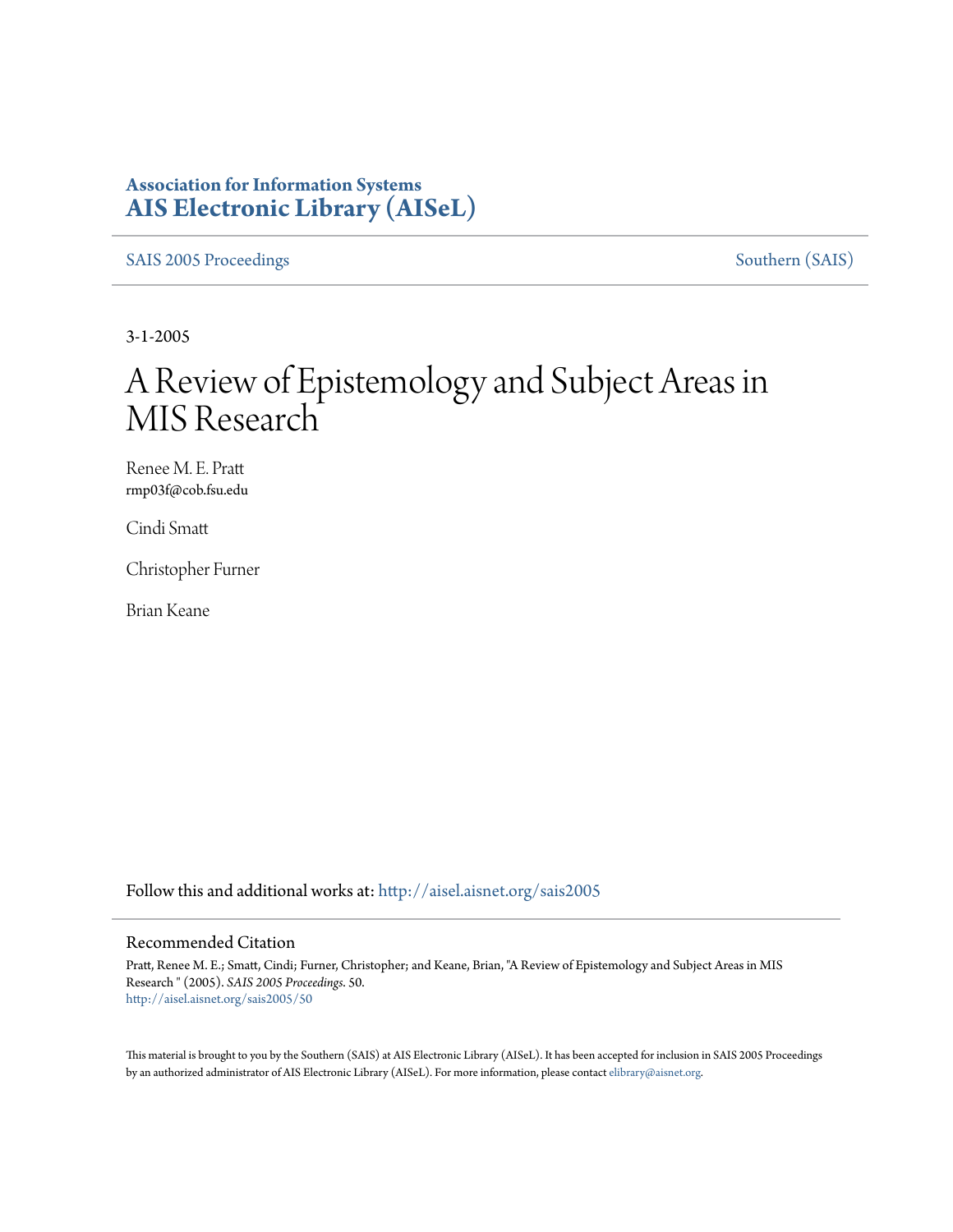# **A REVIEW OF EPISTEMOLOGY AND SUBJECT AREAS IN MIS RESEARCH**

# **Renée M. E. Pratt**

**Florida State University**  rmp03f@cob.fsu.edu

### **Cindi Smatt**

**Florida State University**  cts02e@cob.fsu.edu

## **Christopher Furner**

**Florida State University**  chris@chrisfurner.com

### **Brian Keane Florida State University**  btk02@cob.fsu.edu

### **Abstract**

*The purpose of this paper is to classify the most cited papers in Management Information Systems (MIS) by theoretical perspective and subject area. The determination of the underlying theoretical perspective of these papers facilitates and verifies the dominance of positivist perspectives. Our analysis indicates that 74% of the most cited articles are positivist and 26% are interpretivist. The presence of a significant percentage of interpretive work suggests that differing theoretical perspectives are being considered relevant to solving the problems identified in the current research streams. Our results also indicated User Satisfaction and Instrument Development and Group Support Systems as the most cited articles subject areas, 16% and 14% respectively. The significance of these subject areas promotes and supports that systems is the foundation of MIS.* 

**Keywords**: Theoretical perspectives, citation analysis, article rankings, Management Information Systems.

# **Introduction**

The primary objective of this study is to examine the trends in research conducted in the Management Information Systems (MIS) field over the past twenty-five years. This study evaluated the most cited articles in mainstream MIS journals based on theoretical perspectives and subject area of research. Trends are discussed with regard to three main theoretical perspectives (positivism, interpretivism, and critical theory) and fifteen subject areas.

There are many terms used to identify the MIS field. For the purpose of this paper, MIS will be used to include computerbased information systems used to support management functions as well as non-management oriented information systems (Ives et al., 1980). Although the terms MIS, Information Technology (IT), and Information Systems (IS) are sometimes used to make subtle distinctions, they are often used synonymously. Concepts introduced in this paper will use terminology consistent with that of the original author. The use of MIS by the current authors encompasses the uses of MIS, IT, and IS as utilized by the referent concepts included in this paper.

First, we define theoretical perspective and its three main categories. Next, we discuss the importance of citation analysis and develop a basis for journal and article rankings and categorization of subjects. Then, we report the results of our analysis and the trends of the most cited articles. Finally, we conclude with limitations and recommendations for future research.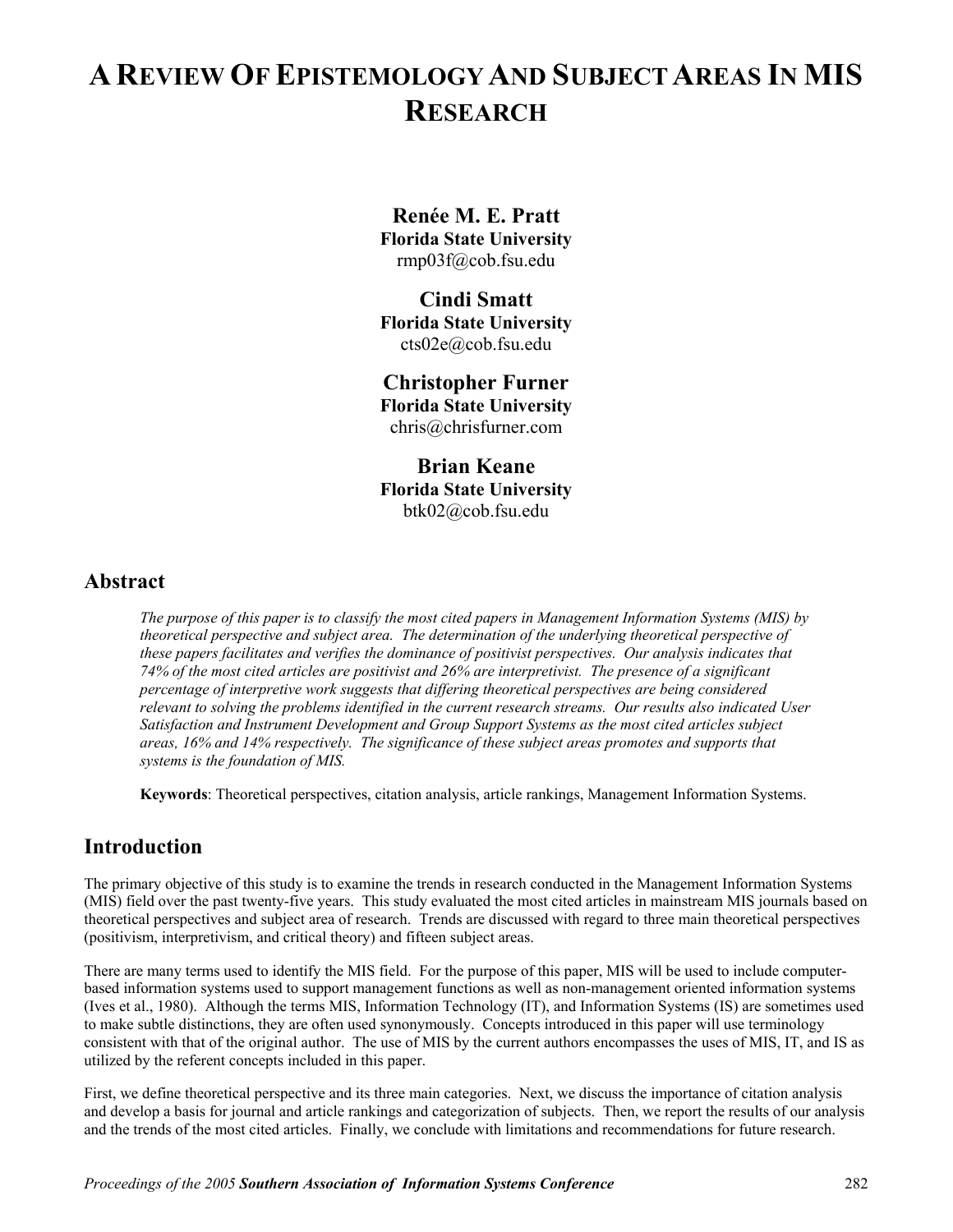# **Theoretical Foundation**

Theoretical perspective is defined as "a non-explanatory, general framework that defines a point of view within a discipline, including basic assumptions that draw attention to particular aspects of a phenomenon and, therefore, generate particular kinds of questions about it" (Webref, 2003). Theoretical perspectives are the underlying terms by which papers may be categorized. Although there are several categories and taxonomies by which to categorize each paper, we have chosen to focus on theoretical perspectives. The theoretical perspective represents the philosophical stance that provides the context used. It is the best picture of the author's scientific assumptions, which serve as the grounding for his/her logic and criteria (Crotty, 1998).

Each work is examined and its underlying theoretical perspective is deduced in accordance with the work of Orlikowski and Baroudi (1991) and based on the criteria outlined by Gephart (1999). Theoretical perspectives are categorized as positivist, interpretivist or critical theory. While this is not an exhaustive list of existing theoretical perspectives, these three categories encompass a broad portion of the theoretical perspectives present in contemporary literature.

### *Positivism*

A positivist researcher has a belief that the world conforms to fixed laws of causation; that there is a complexity that can be tackled by reductionism; and that asserts an emphasis on objectivity, measurement, and repeatability. These researchers have both a realist and an objective view of the world. The methodologies most often used by positivist researchers include quantitative analysis, confirmatory analysis, deduction, laboratory experiments, and nomothetic experiments (Fitzgerald  $\&$ Howcroft, 1998).

Papers driven by a positivist perspective are designed to predict and explain causal relationships, and assume an a priori causal relationship between observable phenomena. In this analysis, papers containing formal propositions, quantifiable experiments or quantifiable questionnaires, or the goal of predicting or explaining causal relationships were categorized as positivist work. These papers are used to test theories and produce models that can be used to draw accurate predictions based on available information.

### *Interpretivism*

An interpretivist researcher believes there is no universal truth. This type of researcher understands and interprets from his/her own frame of reference. He/She believes that uncommitted neutrality is impossible and realism of context is important. These researchers have both a relativist and a subjective view of the world. The methodologies most often used by interpretivist researchers include qualitative analysis, exploratory analysis, induction, field experiments, and idiographic experiments (Fitzgerald & Howcroft, 1998).

Papers that take an interpretivist perspective are developed with the goal of understanding phenomena by analyzing the meaning that individuals associate with the phenomena. In the identification of an interpretivist paper, we looked for discussion of observations and meaning, ethnography, interviews, and observation, and the classical goal of interpretivist work, grounded theory development: development of a theory where none existed (Glaser & Strauss, 1967).

### *Critical Theory*

Critical theory is the form of analysis best known from the Frankfurt School. It takes the form of a critique of ideology by attempting to uncover distorting forms of consciousness, or ways of thinking. This technique draws heavily from the model of psychoanalysis proposed by the Austrian physician Sigmund Freud in his attempt to liberate people from illusions and constraints of their own making (Crotty, 1998).

Papers employing a critical perspective aim to remedy logical contradictions and correct injustice. Critical theory papers challenge questionable assumptions about organizations, and often take a dialectic approach (Orlikowski & Baroudi, 1991). To identify critical theory papers, logical challenges to the status quo and challenges to generally accepted assumptions about information systems (challenging assumptions and outlining structured contradictions is a common practice in critical theory driven research) were sought as well as a call for change within the IS research community (Gephart, 1999; Orlikowski & Baroudi, 1991).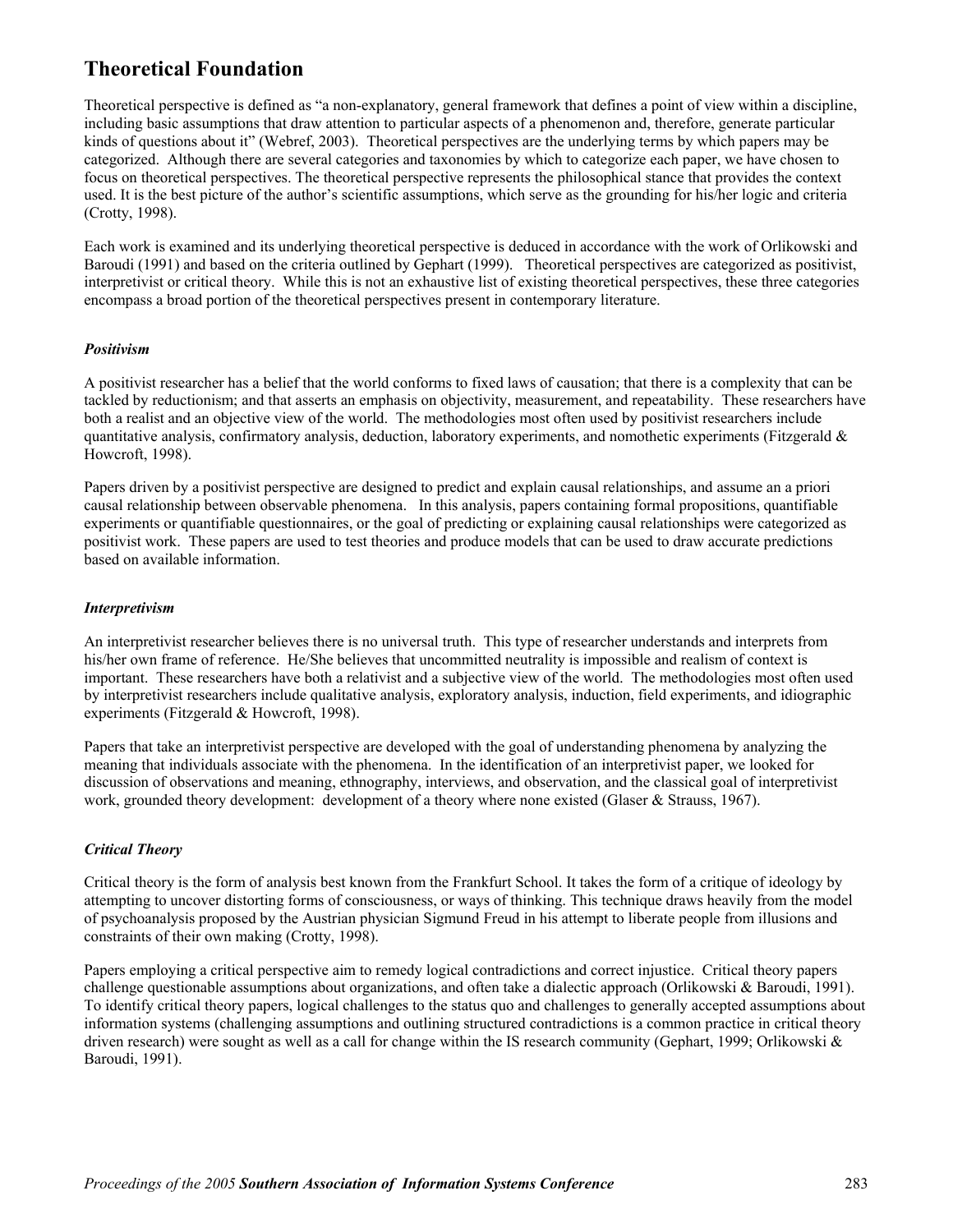# **Analysis**

Understanding the writing styles of the most cited and referenced authors provide a broad realm of opportunities for aspiring researchers. Before we can evaluate the theoretical perspective of papers in MIS, we must determine the most prominent papers of our current era.

### *Citation Analysis*

Citation analysis has emerged as an important technique for studying behavioral science. It is considered one of the best objective methodologies for assessing the impact of a journal and its papers (Katerattanakul et al., 2003). Previous research has employed various forms of citation analysis to investigate the structure and status of MIS as a scientific discipline.

### **Journal Rankings**

In selecting the journals for our study, we identified the journals that represented a multi-disciplinary cross section of MIS literature. Management science, computer science, and management studies are the three reference disciplines of study most associated with MIS (Culnan & Swanson, 1986; Westin et al., 1994). Three criteria were followed to determine whether to retain a journal for the final analysis. First, each journal, in its primary area, must be well recognized through its mission and editorial policy. Second, these journals were ranked highly on the Association for Information Systems (AIS) website. Third, these journals have been employed by researchers to represent the disciplines of MIS. To this end we chose to include *MIS Quarterly (MISQ), Information Systems Research (ISR), Communications of the ACM (CACM), Management Science,*  and *Harvard Business Review (HBR).* 

### **Article Rankings**

In collecting the citation counts, we used the online resource, ISI Web of Knowledge (Webref, 2003), which includes the citation databases *Science Citation Index Expanded (SCI-EXPANDED)*, *Arts & Humanities Citation Index (A&HCI)*, and *Social Sciences Citation Index* (SSCI). The first step was to draw a large sample pool and to subsequently narrow the pool down to the most cited authors. Web of Knowledge provides a link, 'Cited Ref Search,' which searches for the number of citation hits by author, journal, and/or year. The search for the most cited papers spanned the past 25 years (1978–2003). Entering the journal title and the year populated a list of authors, the associated paper, the year, and the number of "hits" or the number of times a paper is cited overall. Due to the high variability in the number of times that a paper may be cited (from 1 to infinity) we used a cut-off number of 100 citations. This process created a listing of over 150 papers. At this point, the search was narrowed to include only papers that were directly related to topics in MIS (such as information systems, media richness, user acceptance, etc.). Topic areas were determined by title, abstract, and other journals in which the article was cited. These papers were ranked in order of number of citations from highest to lowest. Due to time restrictions, only the top 50 most cited MIS papers were evaluated.

### **Subject Classification**

For classifying subject areas, we used the keyword classification scheme by Barki, Rivard, and Talbot (1993). This scheme is a comprehensive classification list, which contains several levels. Each article was assessed for their keyword search and placed under the appropriate category listing. The final subject classification list is presented in Table 1 in alphabetical order.

|  |  | Table 1. Subject Classification List |  |
|--|--|--------------------------------------|--|
|--|--|--------------------------------------|--|

|             | 1. Decision Support Systems                |
|-------------|--------------------------------------------|
| $2^{\circ}$ | Economics                                  |
|             | 3. End user computing                      |
| 4.          | Group Support Systems                      |
|             | 5. Individual Differences                  |
|             | 6. IS and Organizational Change            |
| 7.          | Managing Information Technology            |
| 8.          | Media richness and cross-media comparisons |
| 9.          | Theory of MIS                              |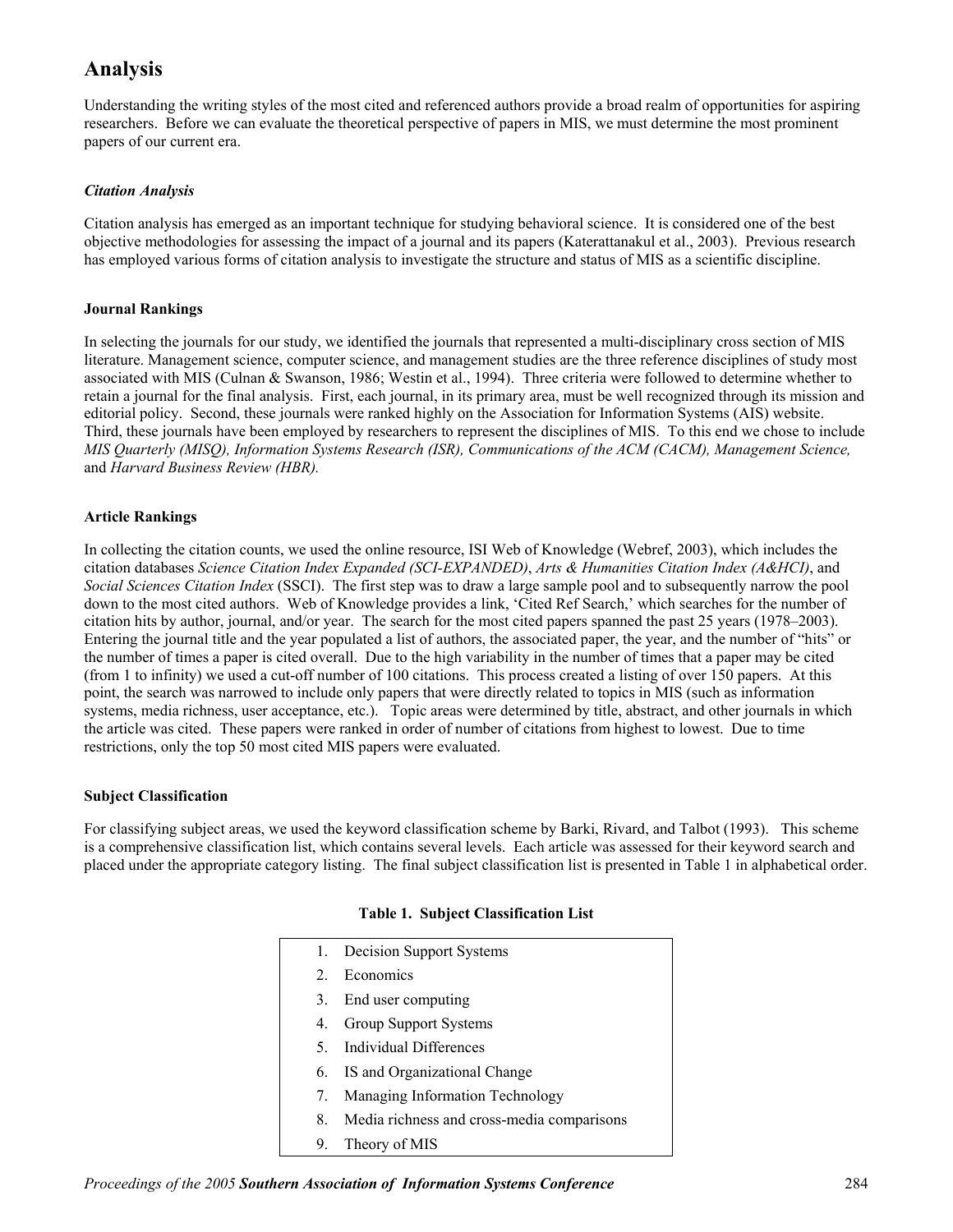| 10. Strategic Information Systems                |
|--------------------------------------------------|
| 11. System Success                               |
| 12. Systems Development and Implementation       |
| 13. User Acceptance                              |
| 14. User Satisfaction and Instrument Development |
| 15. Intelligent Agents                           |

### *Categorization*

Journals hold a great responsibility in emphasizing the theoretical perspectives of highest value to the current paradigm. In our study, we found that the journals containing the top 50 most cited MIS papers overlap with the quality rankings of MIS journals **[\(http://www.aisnet.org\)](http://www.aisnet.org/)**. In the top 50, 38% of the papers were published in *Management Science*, 30% in *CACM*, 18% in *MISQ*, 10% in *HBR* and 4% in *ISR*. These numbers continue to support the rankings of *Management Science* and as primary journals in multidisciplinary fields and *MISQ* as the number one ranked journal by citation-based indices in the MIS field (Katerattanakul et al., 2003).

Each paper was read by at least two people and evaluated for its theoretical perspective (Table 2). If the two individuals reached different outcomes then the paper was read by the entire group (consisting of five people) and submitted to at least one faculty member to obtain a final decision. Once all 50 papers were read and categorized, we obtained a better understanding of which theoretical perspective attained dominance in the MIS pre-paradigm stage.

| <b>Positivist</b>                                                                                                                                                                 | Interpretivist                                                                                                         | <b>Critical Theory</b>                                                                                                                                     |
|-----------------------------------------------------------------------------------------------------------------------------------------------------------------------------------|------------------------------------------------------------------------------------------------------------------------|------------------------------------------------------------------------------------------------------------------------------------------------------------|
| Formal Propositions<br>$\bullet$<br>Quantifiable<br>$\bullet$<br>Experiments/Quantifiable<br>Questionnaires<br>Goal of Predicting or<br><b>Explaining Causal</b><br>Relationships | Discussion of<br>Observation and<br>Meaning<br>Ethnography/Interview<br>/Observation<br>Grounded Theory<br>Development | Logical Challenges to the<br>Status Quo<br>Challenges to Generally<br><b>Accepted Assumptions</b><br>A call for change within the<br>IS research community |

|  |  | Table 2. Criteria for Classification of Theoretical Perspectives |  |
|--|--|------------------------------------------------------------------|--|
|  |  |                                                                  |  |

## **Results**

The trends in the theoretical perspectives in use by researchers in MIS research are consistent with the general mindset that positivist research dominates the MIS pre-paradigm (Goles & Hirschheim, 2000). Table 3 shows the percentage of theoretical perspective papers over the past 25 years.

| <b>Theoretical Perspective</b> | <b>Frequency</b> | Percentage |
|--------------------------------|------------------|------------|
| Positivism                     |                  | 74%        |
| Interpretivism                 |                  | 26%        |
| Critical Theory                |                  | $0\%$      |
| Total                          | 50               | $100\%$    |

**Table 3. Theoretical Perspective Frequency** 

Our research found that 74% of the top 50 most cited papers employ a positivist perspective. The remaining 26% are interpretivist, while 0% are categorized as critical theory. The consensus of studies that have investigated information systems research is that positivism dominates the field (Goles & Hirschheim, 2000). Although critical theory is not represented in our survey, we believe the critical perspective remains a valid classification for MIS research. We believe that positivism and interpretivism are independent research perspectives that can and should be used separately in MIS research.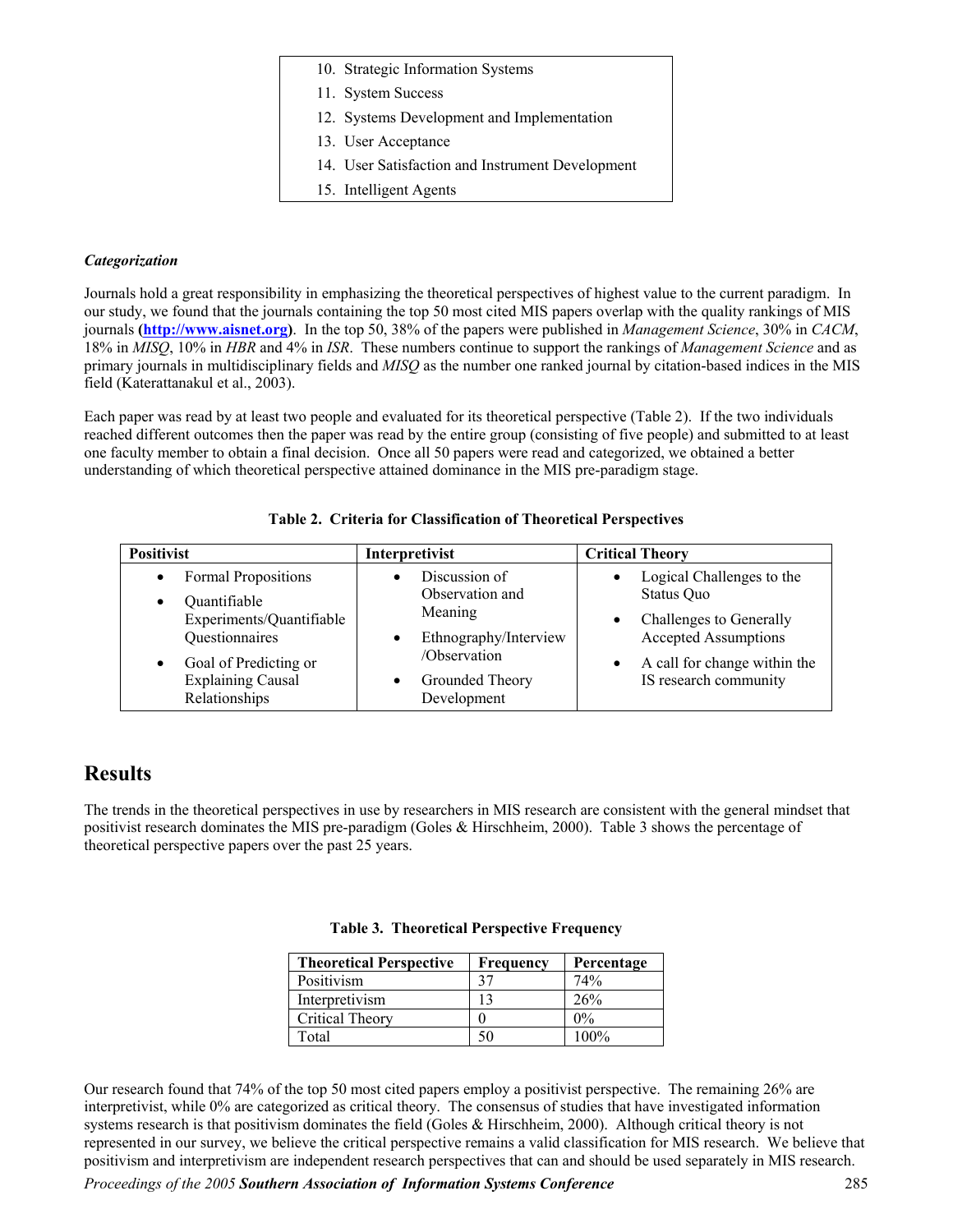Table 4 and Figure 1 show trends over 25 years that depict the time periods in which certain theoretical perspectives dominated publications. Although, throughout the time period, positivism appeared to dominate, it is valuable to see how interpretivism increased from the 1978 to 1987. The increase in interpretivist publications may be due to a call for interpretivism and other methodologies made by researchers and journals alike. Again, critical theory is not evident during the 25 years, but it may be due to the limitations of studying only journal publications.

| Years         | <b>Positivism</b> | Interpretivism | <b>Critical Theory</b> |
|---------------|-------------------|----------------|------------------------|
| $1978 - 1982$ |                   |                |                        |
| $1983 - 1987$ | 19                |                |                        |
| $1988 - 1992$ | 12                |                |                        |
| $1993 - 1997$ |                   |                |                        |
| $1998 - 2003$ |                   |                |                        |

#### **Table 4. Theoretical Perspective Over Years**



### **Figure 1. Theoretical Perspective Trend**

The highest rated subject over the 25 years is User Satisfaction and Instrument Development, followed by Group Support Systems, and Systems Development and Implementation at third (shown in Table 5). This is no surprise, as the foundation of MIS is systems development. The current interests of MIS, such as electronic commerce or IS security, is not seen on this chart since we are looking at the most cited articles over the MIS lifespan of 25 years. The bottom of the table includes subject areas such as end user computing, individual differences, and system success. This does not mean that these are not important areas to our field, but by our definition of a most cited article did not appear high on the table.

#### **Table 5. Subject Area Trends**

| <b>Subject Area</b>                          | Frequency | Percentage |
|----------------------------------------------|-----------|------------|
| User Satisfaction and Instrument Development | 8         | 16%        |
| Group Support Systems                        |           | 14%        |
| Systems Development and Implementation       |           | 10%        |
| Managing Information Technology              |           | 8%         |
| IS and Organizational Change                 |           | 8%         |
| Media richness and cross-media comparisons   |           | 6%         |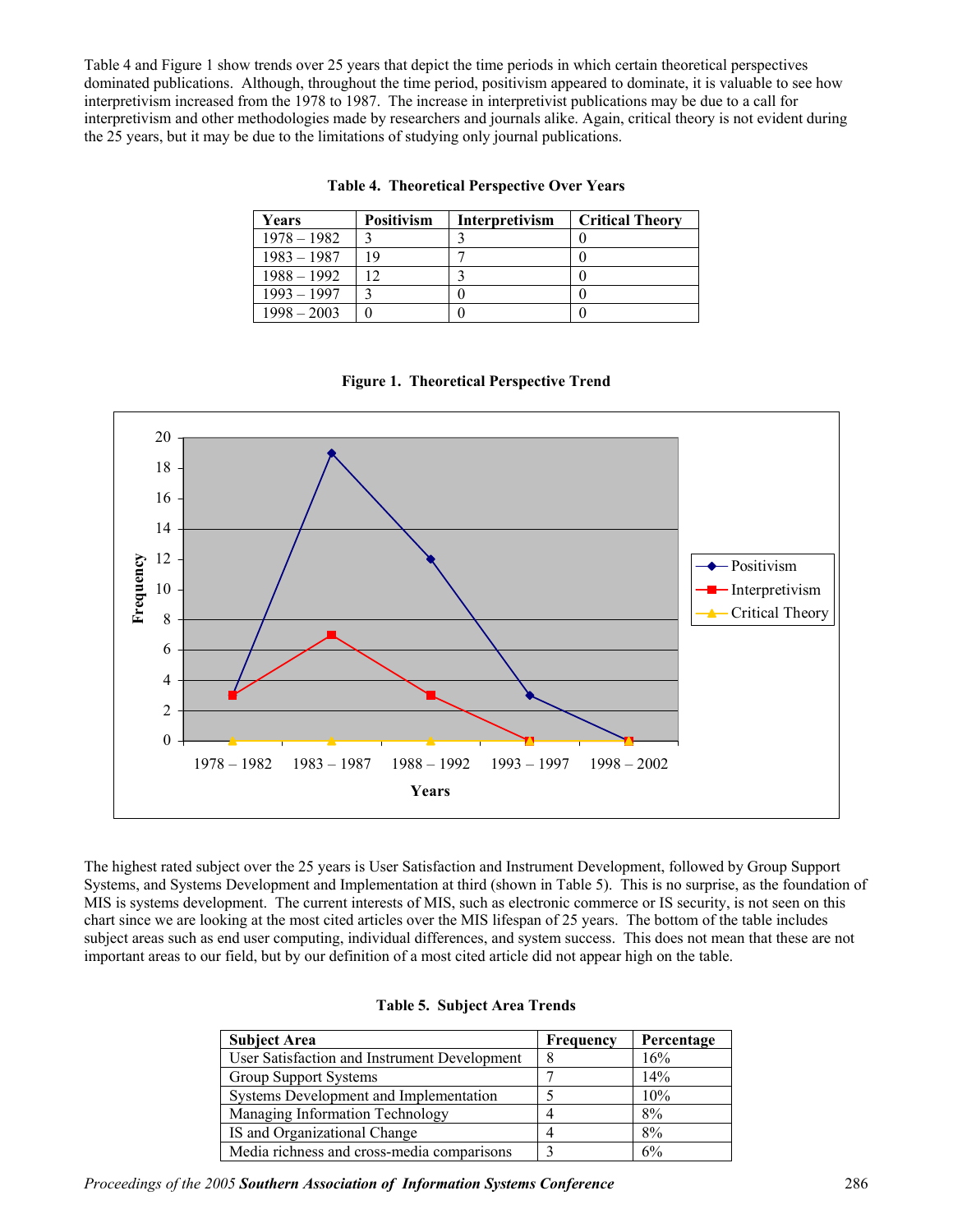| User Acceptance                      | 6%    |
|--------------------------------------|-------|
| <b>Expert Systems</b>                | 6%    |
| <b>Strategic Information Systems</b> | 6%    |
| Decision Support Systems             | 6%    |
| Theory of MIS                        | 4%    |
| Economics                            | 4%    |
| End user computing                   | $2\%$ |
| <b>Individual Differences</b>        | $2\%$ |
| <b>System Success</b>                | $2\%$ |

## **Conclusion**

Our analysis confirms that the top articles are dominated by positivist methods with calls being made to utilize other perspectives. Researchers stipulate reasons for and consequences of the dominance of positivist research. Despite the supposed acceptance of non-positivist research, our analysis shows a brief answer to the call for non-positivist research followed by a return to the trend of positivist research. The choice of theoretical perspective should depend on the characteristics of the research phenomenon (Orlikowski & Baroudi, 1991). Researchers should try to reduce bias when choosing research perspectives and keep theoretical consistency.

We note that there are limitations to our study. The length of time to analyze and evaluate the papers into appropriate categories prevented us from reviewing a larger body of work. Due to time constraints, we were unable to use long-term information we have obtained to produce a longitudinal study. Potential errors may have inhibited our search due to the variety of spellings and abbreviations used by Web of Knowledge. Second authorship was not included in the actual counts and citations from other types of publications, such as books or conference papers, were not included. The inability to include books and conference papers may have contributed to the low count for the critical theory perspective. Citation counts may be lower due to spelling errors of the journal and author names in the databases. The determination of each paper's theoretical perspective was subjective and we were unable to obtain absolute confirmation of the author's intent. Finally, by reviewing several journals with multidisciplinary foci, it was difficult to exclusively capture all aspects of MIS. However, the Web of Knowledge databases create their citation list only from journal articles where the author is listed first.

In the future, we would like to expand this paper into a longitudinal study of the direction of the MIS paradigm and its theoretical perspectives. The top 50 most cited MIS papers is only the tip of the iceberg in developing a longitudinal schema that produces a pathway to visualizing the future characteristics of the theoretical perspectives of today and of tomorrow. Overall, it is important to note that although we are in a positivist dominated realm; there are other theoretical perspectives that may better suit the needs of our subject matter and to continue to help researchers keep an open mind to all theoretical perspectives.

### **References**

- Barki, H., Rivard, S., & Talbot, J. (1993). A keyword classification scheme for IS research literature: An update. *MIS Quarterly, 17*(2), 209-226.
- Crotty, M. (1998). *The Foundations of Social Research: Meaning and Perspectives in the Research Process*. London: SAGE Publications.
- Culnan, M. J., & Swanson, B. (1986). Research in management information systems: 1980-1984: Points of work and reference. *MIS Quarterly, 10*(3), 289-302.
- Fitzgerald, B., & Howcroft, D. (1998, December). *Competing dichotomies in IS research and possible strategies for revolution.* Paper presented at the International Conference on Information Systems, Helsinki.
- Gephart, R. (1999). *Paradigms and research methods*. Retrieved November, 2003, from [http://www.aom.pace.edu/rmd/1999\\_RMD\\_Forum\\_Paradigms\\_and\\_Research\\_Methods.htm](http://www.aom.pace.edu/rmd/1999_RMD_Forum_Paradigms_and_Research_Methods.htm)
- Glaser, B. G., & Strauss, A. L. (1967). *The Discovery of Grounded Theory*. New York: Aldine.
- Goles, T., & Hirschheim, R. (2000). The paradigm is dead, the paradigm is dead ... long live the paradigm: The legacy of Burrell and Morgan. *Omega, 28*(3), 249-268.